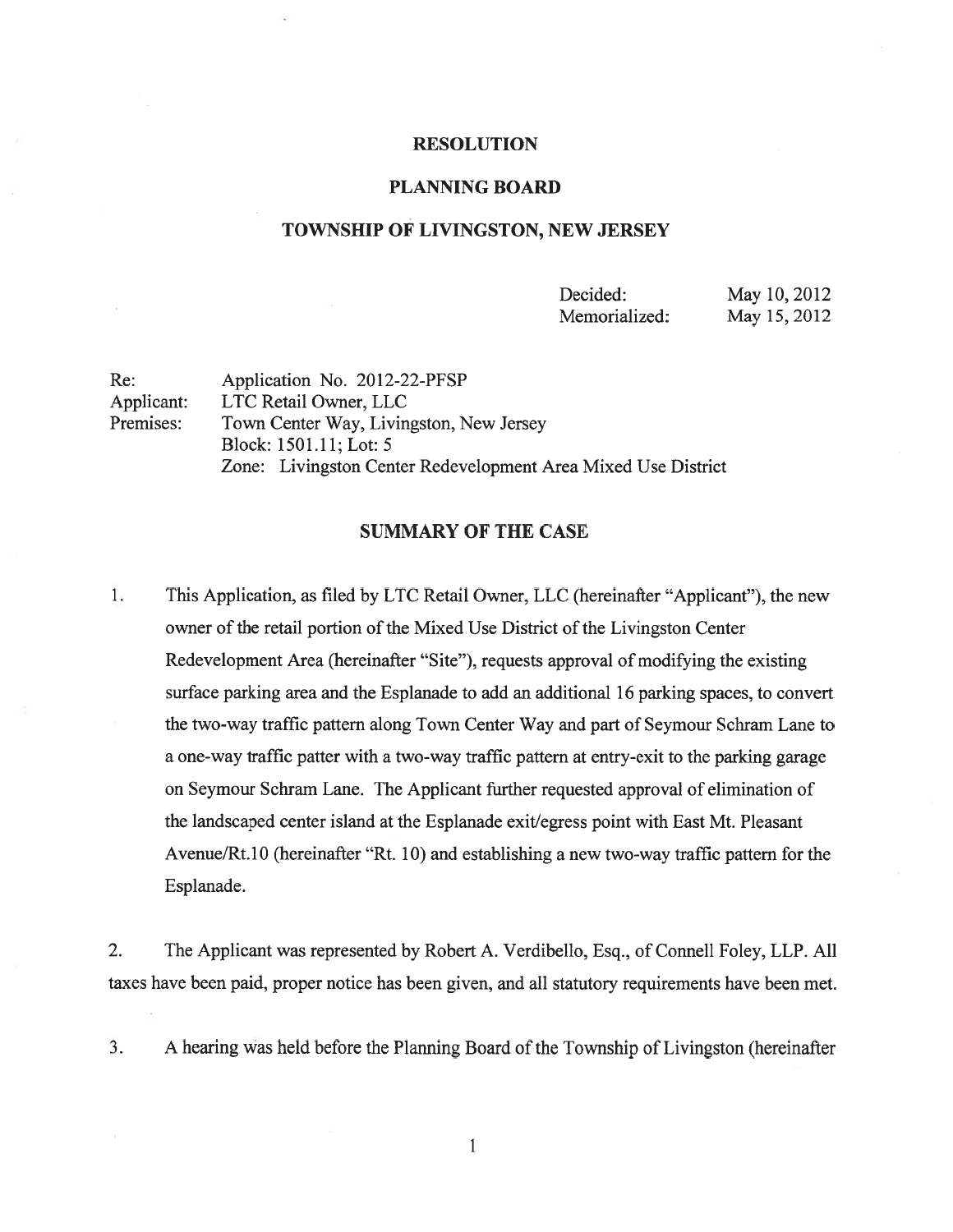"Board"), on May 10, 2012, with respect to the Application. At the start of the hearing Applicant offered an Amended Site Plan, consisting of Drawings 1 through 4. Drawings 1, 3 and 4 were revised as of May 9, 2012. Drawing 2 was revised as of April 30, 2012. The four Drawings are hereinafter referred to as "the Amended Site Plan". Applicant also submitted <sup>a</sup> colorized version of Drawing 4 that was accepted into evidence as Exhibit A-1. The colorized Drawing 4 depicted revised areas on the Site Plan that would be landscaped or would have brick sidewalks.

4. Appearing as witnesses for the Applicant were:

John LaValley, Assistant Vice President, Investments of Onyx Equities, LLC, one of the members of the Applicant; and Michael T. Lanzafama, P.E., admitted as an exper<sup>t</sup> in site engineering. Mr. Lanzafama prepared the site plans now before the Board and had prepared the original and revised site plans for the Site when it was originally approved.

- 5. The Applicant requested a waiver of the Environmental Impact Statement. Mr. Lanzafama testified that only 1,500 square feet of additional impervious area would be created by the proposed improvements and the drainage system at the Site was adequate to absorb the additional runoff.
- 6. No deviations were requested or required for the Application.
- 7. Under the Redevelopment Plan, enacted by Ordinance No. 16-2002, the Board has jurisdiction over the circulation plan and traffic flow. By Ordinance No. 3 -2012, the Redevelopment Plan was amended to remove the requirement that the Esplanade have <sup>a</sup> landscaped area between separate entrance and exit roadways.
- 8. No members of the public appeared either in suppor<sup>t</sup> of or opposition to the Application.
- 9. The approvals requested would constitute modifications of the Preliminary and Final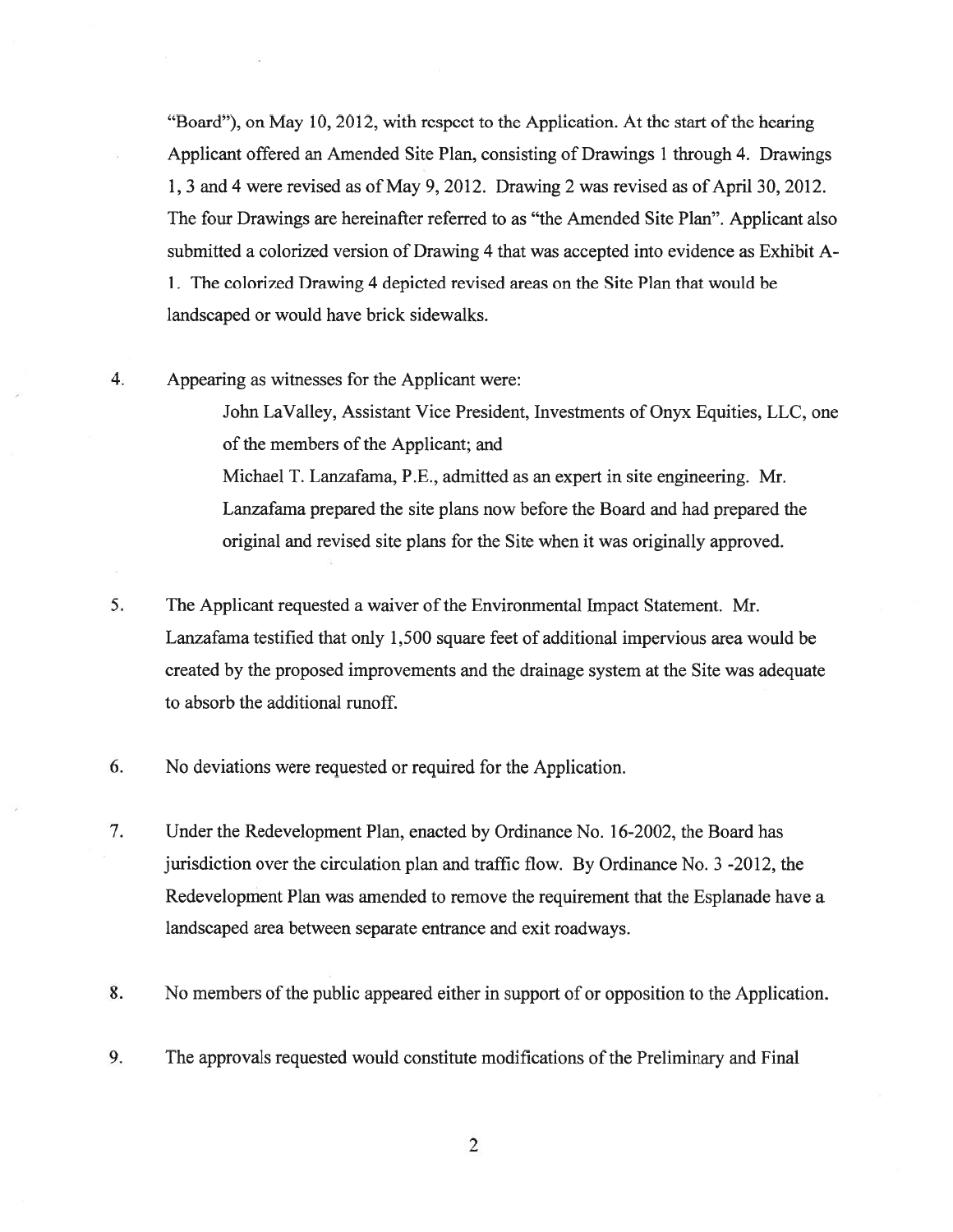Site Plan Approval and Preliminary and Final Subdivision Approval previously granted by the Board on July 15, 2003 and as amended on various occasions thereafter.

# FINDINGS OF FACT & CONCLUSIONS

- The Application as amended in the course of the hearing would provide additional street 1. parking for visitors to the business establishments on the Site. This would primarily be accomplished by eliminating the landscaped center area of the Esplanade so as to create a two-way roadway with parking spaces on either side beginning not less than 50 feet from the face of the curb of Rt. 10. In the course of the hearing the proposed parking spaces on the easterly side of the Esplanade were changed from angled parking to conventional 90 degree parking spaces for safety reasons as recommended by Mr. Lanzafama and the Board's traffic consultant, John Jahr. Two additional spaces would be created on Town Center Way, and parking on Seymour Schram Lane would be increased by <sup>a</sup> change from <sup>a</sup> combination of parallel and 90 degree spaces to angled spaces.
- 2. The geometry of the interface of the Esplanade and Rt. 10 would be changed to slow vehicles entering from westbound lanes of Rt. 10 and to make it more difficult for vehicles exiting the Esplanade to make prohibited left turns onto Rt. 10. Those changes may require approval from the N.J. Department of Transportation.
- 3. All as depicted on the amended Site Plan:
	- a. Town Center Way, now <sup>a</sup> two-way street, would become one-way with entry only from Carillon Circle or the Esplanade.
	- b. Seymour Schram Lane, now <sup>a</sup> two-way street, would become one-way northbound from Town Center Way to <sup>a</sup> point south of the entrance to the garage of Building E. From that point to the intersection with Carillon Circle, Seymour Schram Lane would remain two-way to facilitate use of the garage by residents of the housing units in Building E. The geometry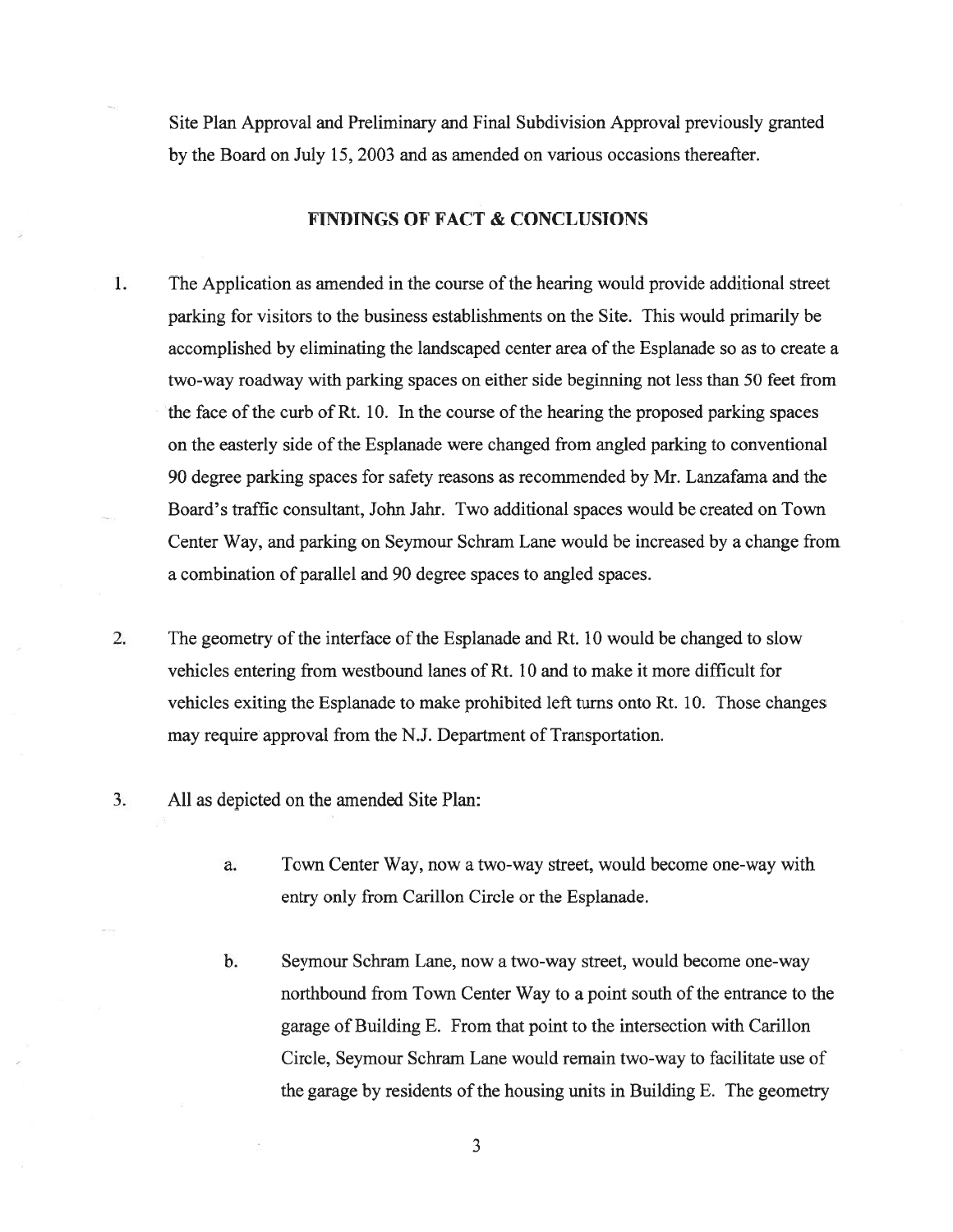of Seymour Schram Lane would be altered so as to reduce the safety risks of the transition in traffic flows where the two way section meets the oneway section.

- 4. The Board is aware that motorists coming to the Site complain that the number of surface parking spaces does not meet their expectations. Required parking in the Mixed Use District is 265 spaces, of which 62 are for Building E residents and their visitors. 284 spaces in addition to those for such residents and their visitors are now provided on the Site. The proposed changes would increase that number by not less than 16. If the Applicant concludes that traffic volume warrants it, parking time limits may be established by the Applicant and signage giving notice of such limits may be installed as currently in use at the Site.
- 5. New pedestrian crosswalks proposed would be of materials and design consistent with those already in <sup>p</sup>lace. All new crosswalks and all existing crosswalks requiring modification to accomplish the proposed changes would be ADA compliant. Four trees on the Esplanade would be removed.
- 6. The Applicant proposed <sup>a</sup> number of new traffic control signs, road pavemen<sup>t</sup> markings and striping. The need for other measures was identified in the course of the hearing. Applicant will prepare <sup>a</sup> traffic control <sup>p</sup>lan for submission to the Township Engineer, and the provisions of that plan acceptable to the Township Engineer shall be incorporated into the Final Site Plan before any permits are issued.
- 7. The Applicant will review and evaluate the effectiveness of the proposed changes <sup>a</sup> reasonable time after they have been implemented. The Planning Board retains jurisdiction over the Site including any circulation <sup>p</sup>lan and traffic flow changes that may be necessary in the future.
- 8. The Board finds that the Application meets the requirements for Preliminary and Final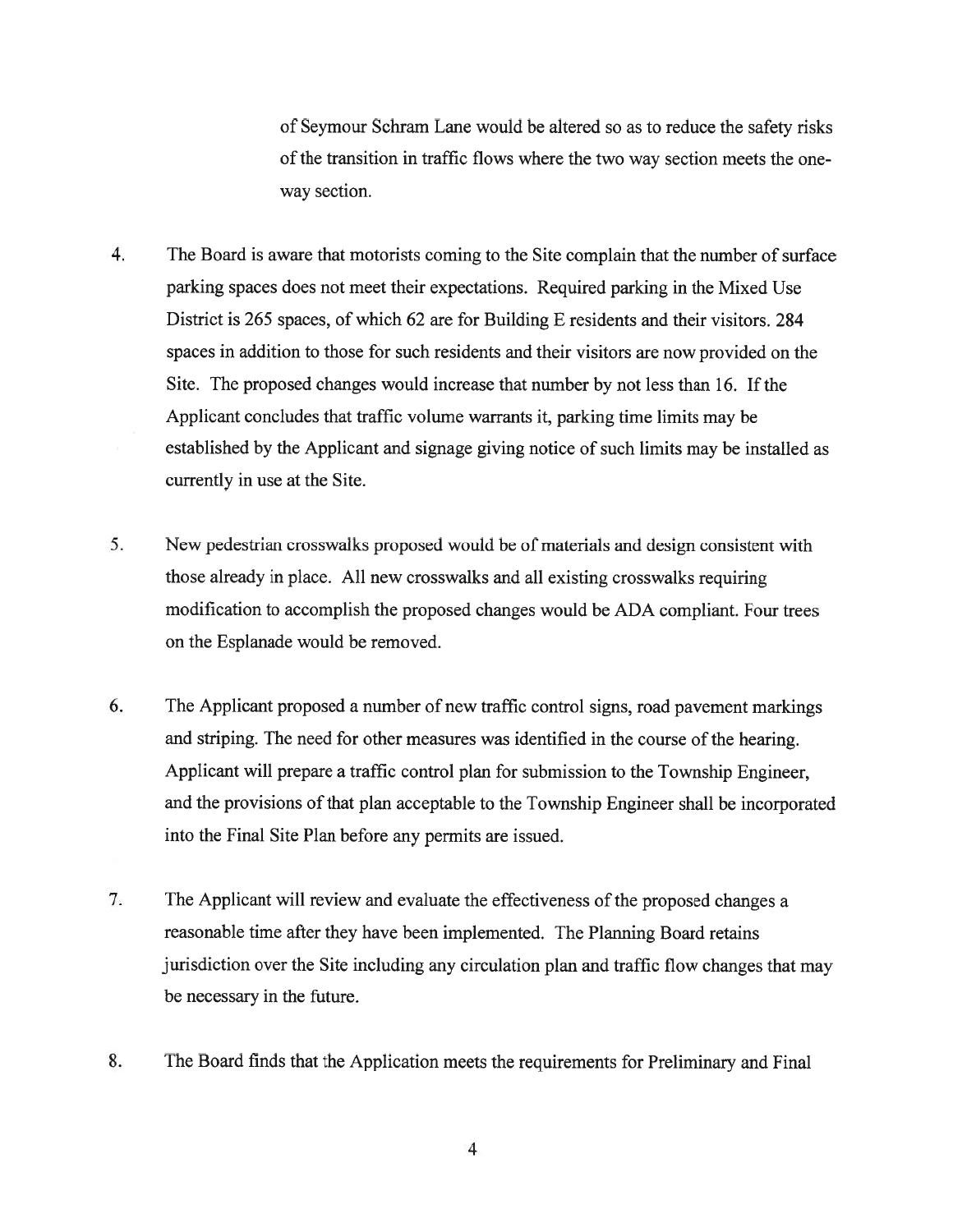Site Plan approval and waiver of the Environmental Impact Statement requirement subject to the terms and conditions set forth herein.

NOW, THEREFORE, BE IT RESOLVED, by the Planning Board of the Township of Livingston, having duly considered the evidence and testimony presented, the Board concludes as follows:

- 1. The Board hereby approves this Application in accordance with the Amended Site Plan as further amended in the course of the hearing.
- 2. The approvals are subject to the following conditions:
	- A. The physical changes shall have been determined by the Fire Chief to permit proper access by fire vehicles.
	- B. Applicant shall prepare <sup>a</sup> traffic control plan for submission to the Township Engineer, including, but not limited to, measures to clearly indicate to motorists departing from parking spaces on Town Center Way that it is <sup>a</sup> one-way street, and those traffic control provisions acceptable to and approved by the Township Engineer shall be incorporated into the Final Site Plan before any permits are issued.
	- C. New pedestrian crosswalks proposed shall of materials and design consistent with those already in place.
	- D. All new crosswalks, and existing crosswalks that are modified, shall be ADA compliant.
	- E. In respect of trees to be removed, the Applicant shall comply with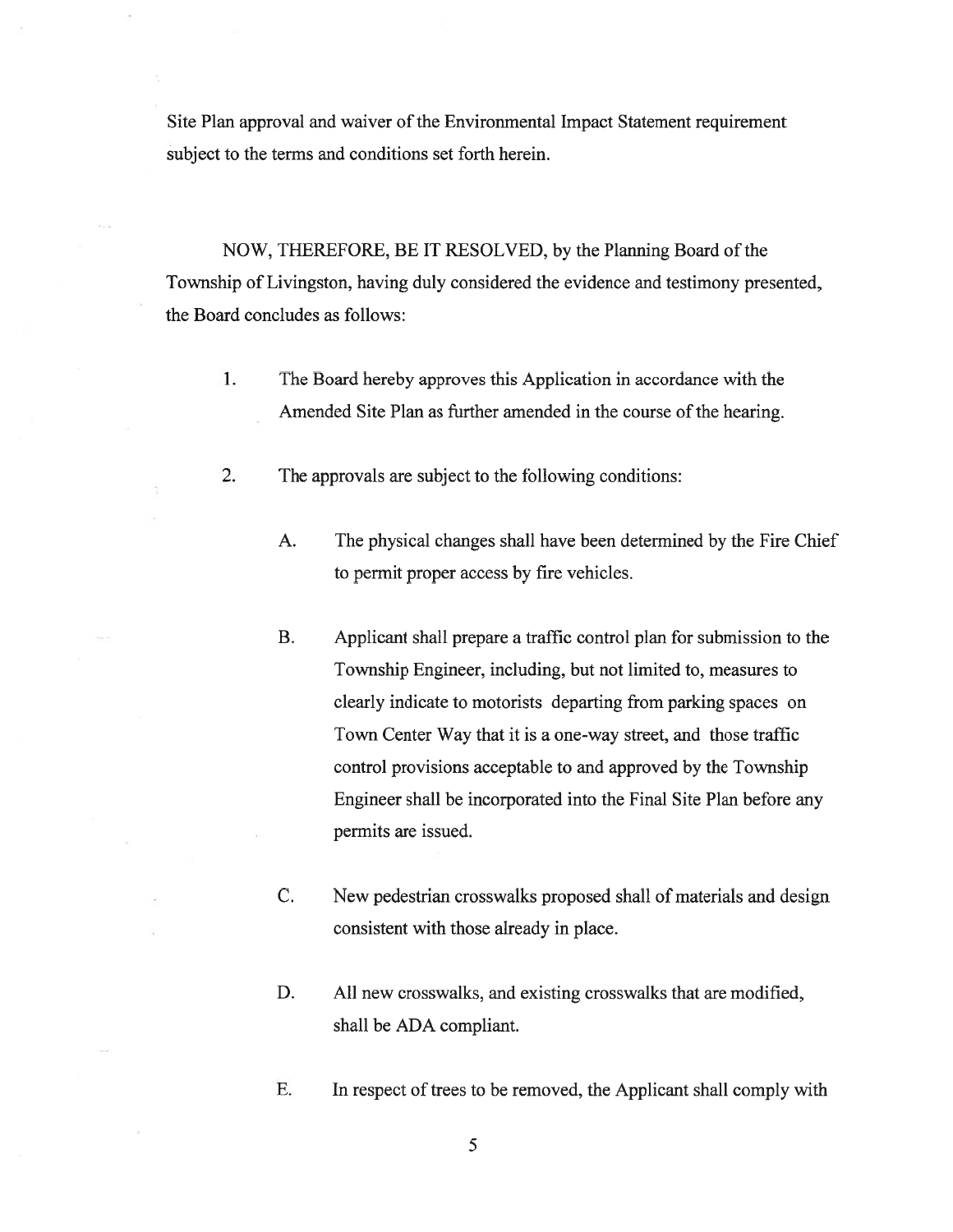the provisions of Ordinance No. 33-2011 establishing Township Code Chapter 306 — Trees.

- F. Applicant shall review and evaluate the effectiveness of the traffic flow and parking changes <sup>a</sup> reasonable period of time not later than twelve months after they have gone into effect and shall promptly provide a report of that review and evaluation to the Township Engineer.
- G. An updated recycling plan is not required at this time, but the Applicant shall provide an updated recycling plan whenever any new commercial tenant is installed, taking into account the activities of that new tenant.
- H. The following of the Board's Model Conditions of Approval attached hereto are hereby incorporated herein: Numbers 3, 6, 8, 10,11,14,18 and 19.

- I. Conditions A, B, and C, and Model Conditions of Approval Numbers 6, 11, 14 and 18 shall be met before commencement of work or issuance of any permits.
- 2. All the provisions of prior Resolutions adopted by the Board in respect of the Livingston Town Center shall remain in full force and effect excep<sup>t</sup> as modified by this Resolution.

NOW, THEREFORE, BE IT RESOLVED, that, for the reasons set forth herein and on the record by the Planning Board of the Township of Livingston, it is hereby resolved that Preliminary and Final Site Plan approval be and is hereby granted and approved subject to the terms and conditions set forth herein. The requirement for an Environmental Impact Statement is hereby waived by the Board.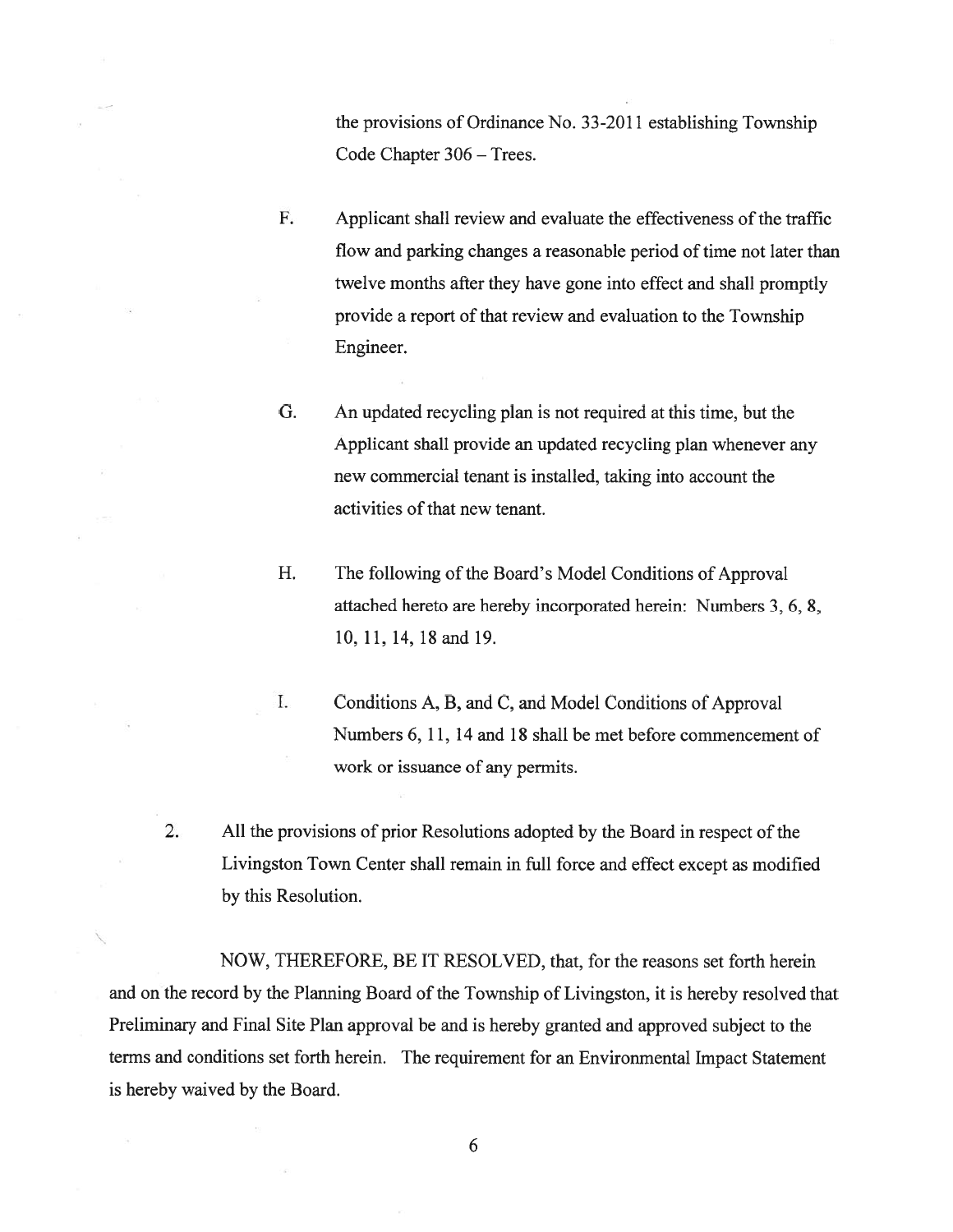This Resolution is a memorialization of the decision of the Livingston Planning Board made on May 10, 2012 wherein Members Anthony, Dinar, Kalishman, Kimmel, Klein, Leopold, Mêade, Ratner and Rieber voted in accordance with the action memorialized herein; they being all of the Members both present and eligible to vote.

Peter M. Klein, Chairman

<sup>I</sup> hereby certify this to be <sup>a</sup> true and accurate copy ofthe Resolution adopted by the Planning Board of the Township of Livingston on May 15, 2012 memorializing the decision of the Planning Board made on May 10, 2012.

Jackie Coombs-Hollis, Secretary

# PLANNING BOARD, TOWNSHIP OF LIVINGSTON

Model Conditions of Approval (As Amended through December 20, 2011)

Every application turns on its own facts and is judged on its own merits. Listed below are models of conditions which may be considered "standard". A standard can be tailored to specific circumstances, and may not always apply. Other or additional conditions may be tailored for any application.

### 1. Architecture

a. Rooftop ancillary structures and equipment (other than alternative small energy systems and communications equipment) shall be screened by material compatible with the exterior finish of the building and matching the exterior color of the building as closely as possible.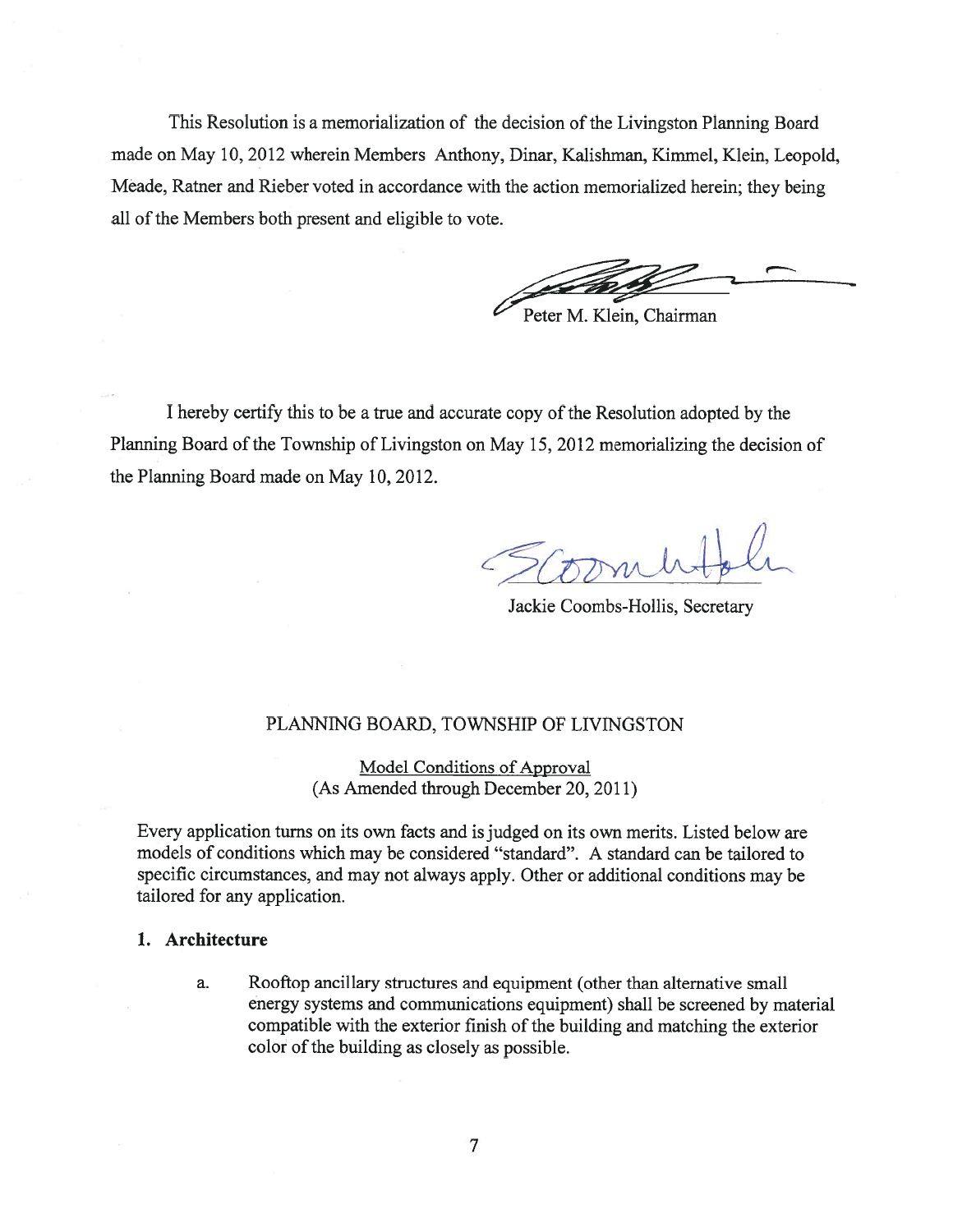b. Enclosures of trash bins, recycling bins or dumpsters shall be of the same type of materials and the same color as the exterior finish of the building.

# 2. Blasting

In the event that blasting be necessary on the Site, the following conditions shall apply in addition to all requirements of federal law or regulations:

- a. All blasting operations shall be performed in strict compliance with N.J.S.A. 21:1A-128 et seq. and N.J.A.C. 12:190-1.1 et seq., or superseding requirements.
- b. A pre-blast inspection of all structures on all properties adjacent to the Site or within 200 feet of the intended blasting location (whichever is the greater distance) shall be conducted at Applicant's expense. It shall be conducted no more than 60, nor less than 30, days before blasting commences. A written repor<sup>t</sup> of the inspection results shall be provided to the owner of each structure inspected within 10 days after completion of the inspection.
- c. Blasting shall occur only between 10:00 a.m. and 3:00 p.m. on Monday through Friday. Blasting during other hours may be permitted, temporarily, by the Township Engineer upon his finding that <sup>a</sup> condition constituting an emergency exists and necessitates such permission.
- d. Applicant shall coordinate all blasting with the Livingston Police and Fire Departments. If traffic control is required, it shall be provided at Applicant's expense.
- e. Applicant shall give the Township Engineer, the Chief of Police, the Fire Chief, and all owners of structures required to be inspected under "b" above, written notice of scheduled blasting operations to be received not less than 20 days, nor more than 40 days, prior to their commencement. If scheduled blasting operations are delayed or suspended they shall not be resumed until new notice has been given and received. All notices shall include the name and telephone number of Applicant's representative for purposes of receiving and responding to questions and comments.
- f. These conditions do not supersede any requirements of law or regulation that are more strict or restrictive.

## 3. Cleanliness During Demolition or Construction

a. At the close of each work day the Site shall be thoroughly cleaned and all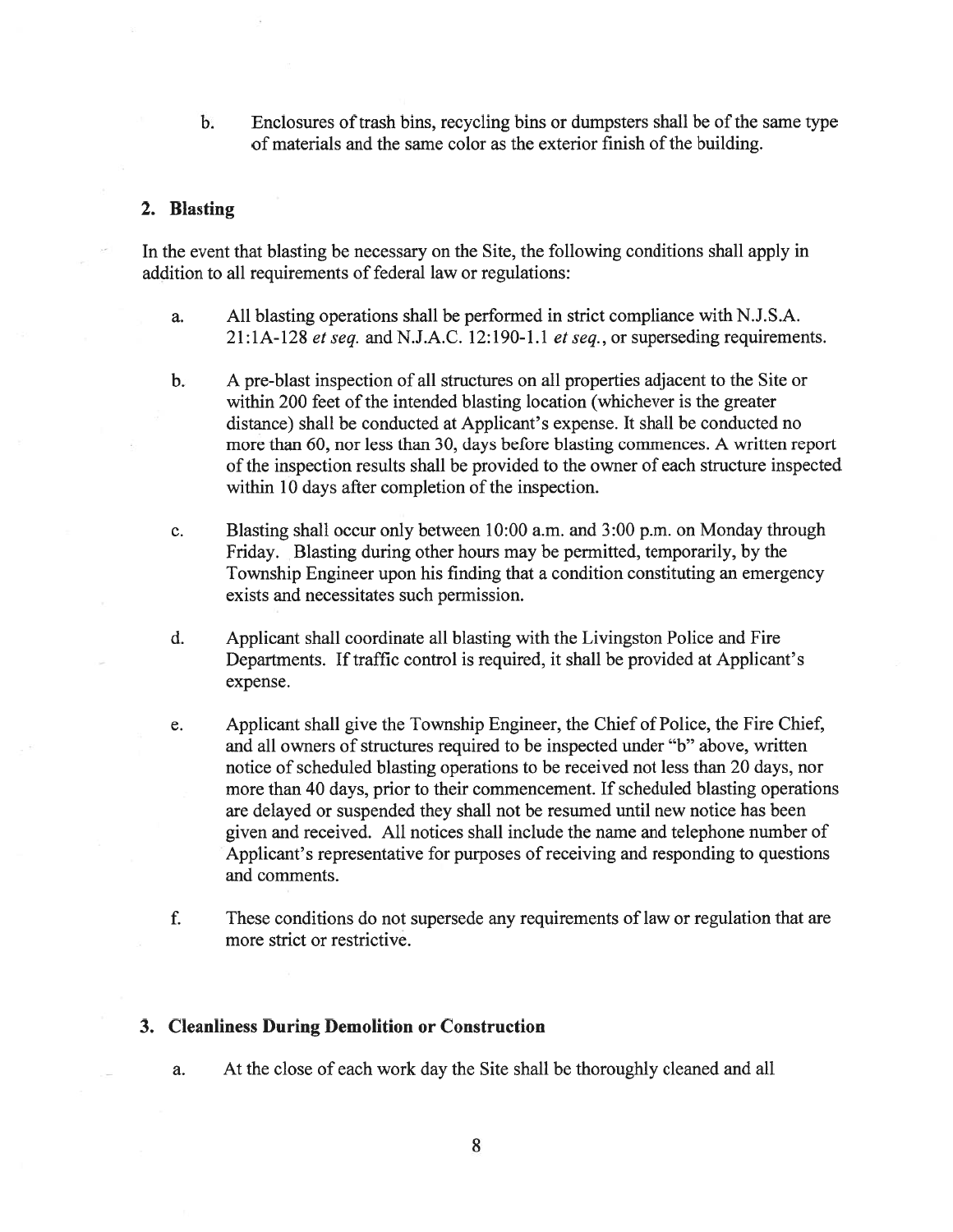trash and construction debris, including that within buildings under construction, shall be placed in covered dumpsters. Dumpsters shall be removed from the Site, and replaced, before they overflow.

- b. Not less often than weekly, and whenever else required by the Construction Official or the Township Engineer, the public streets adjacent to the Site shall be manually or mechanically broom swep<sup>t</sup> to remove dirt, mud or debris originating from the Site and located within 500 feet of the Site.
- c. Dust suppression methods acceptable to the Construction Official and the Township Engineer shall be utilized on the Site.

### 4. Deeds & Easements

- a. All conditions of approval that are continuing conditions shall be set forth within all deeds executed with regard to the Site.
- b. All deeds, easements, dedications or restrictions required by this approval shall be subject to review and approval by the Board Attorney prior to signing and shall be filed for recordation after such approval. The Applicant shall submit proof of such recordation to the Board Secretary, the Township Engineer and the Construction Official prior to the issuance of any permits.

# 5. Detention Basins

- a. Stormwater managemen<sup>t</sup> basins shall be established on lots created for that purpose only. No structures that are not an approved par<sup>t</sup> of the stormwater managemen<sup>t</sup> system shall be erected on any such lot. Such basins, together with their required landscaping and fencing, shall be completed, and shall have been inspected and approved by the Township Engineer, prior to issuance of the first Certificate of Occupancy.
- b. If the approval of the Application calls for title to such a lot to be transferred to the Township; at such time as the Township accepts any new streets or roads on the Site, title to the lot shall be conveyed to the Township provided that the Township Engineer is then satisfied that the basin has been constructed in full compliance with all applicable requirements. The deed conveying such title shall be subject to prior approval by both the Board Attorney and the Township Attorney.
- c. A maintenance plan meeting the requirements of the Residential Site Improvement Standards or the Township's Stormwater Control Ordinance, or both, as applicable, shall be prepared by Applicant and shall have received the approval of the Township Engineer prior to issuance of any construction permit.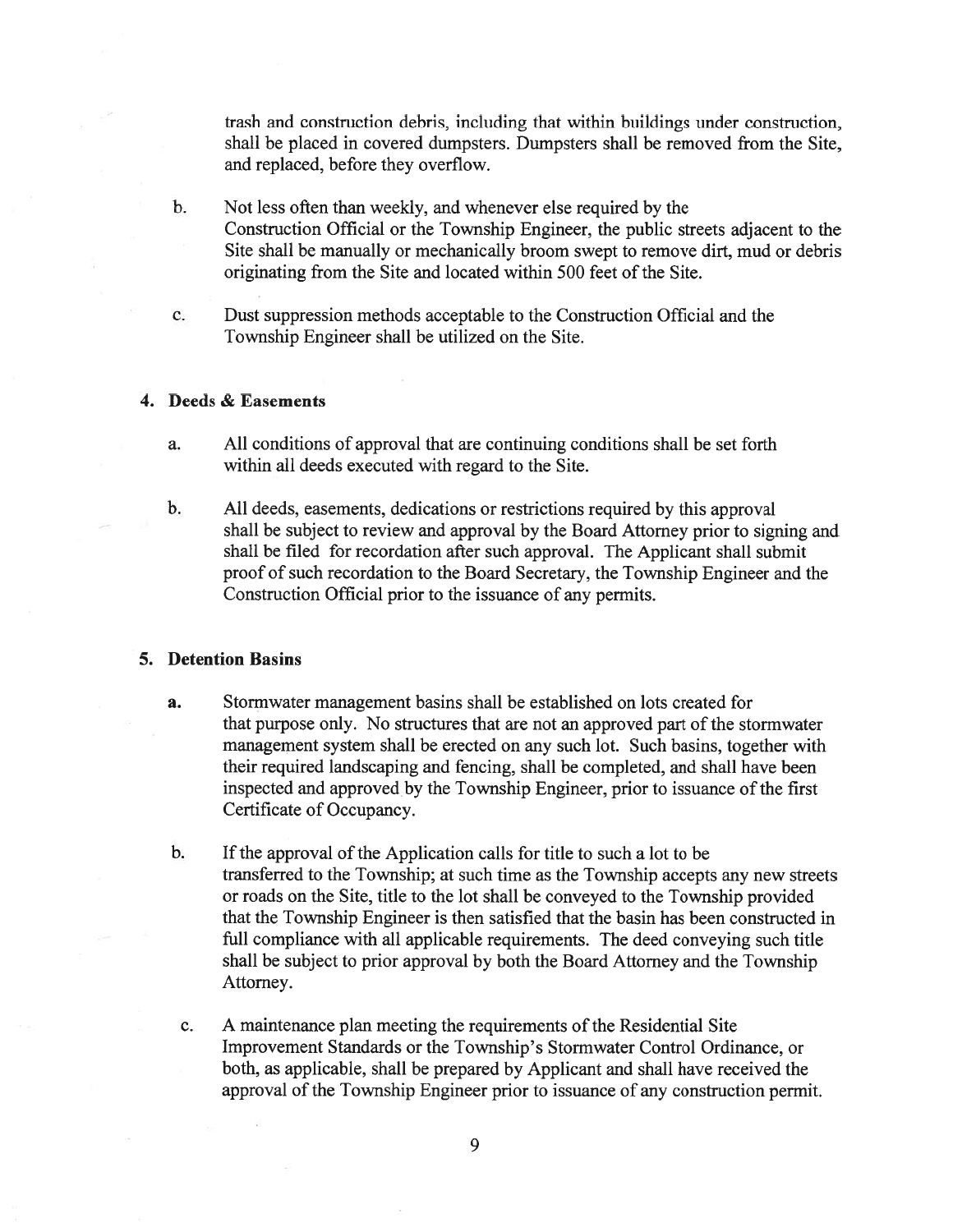Any future revisions to the maintenance plan shall not become effective until the Township Engineer's approval shall have been obtained.

d. Unless maintenance of the basin is assumed by the Township or <sup>a</sup> public agency as its direct responsibility, (1) the maintenance plan and any future revisions of it shall be recorded upon the deed of record for the property in terms approved in advance by both the Board Attorney and the Township Attorney; and, (2) the Applicant shall provide <sup>a</sup> performance bond for such maintenance, including landscaping and cleanliness.

### 6. Final Plans

Prior to the issuance of any Township permit for demolition of any structure, preparation of the Site, or construction of any improvement:

- a. The full text of all of the conditions of this approval, and all plan changes agreed to in the course of the hearing, shall be set out on final plans submitted to the Construction Official, the Township Engineer and the Board Secretary; and
- b. Such final plans shall have been reviewed by the Board Secretary or the Board's Planning Consultant for determination of whether the plans conform to the Board's approvals and shall then have been signed by the Board Chairman, the Board Secretary and the Township Engineer.

# 7. Flood Hazards

- a. Insert on the final site plan and/or subdivision map <sup>a</sup> metes and bounds description of all flood hazard areas located on the Site.
- b. Insert in all deeds for individual lots that contain or are adjacent to flood hazard areas, and on the preliminary and final subdivision maps or plats, the following covenant: "The lands designated herein contain flood hazard areas. There shall be no disturbance of any kind as to any flood hazard area unless permitted by N.J.D.E.P. pursuan<sup>t</sup> to the Flood Hazard Control Act, N.J.S.A. 58:16A-50 et. seq. or superseding requirements."

#### 8. Guarantees and Bonds

a. The approval of this Application is subject to the posting, with terms acceptable to the Township Engineer, of any and all required performance guarantees, bonds, soil erosion and sediment control approvals, and any other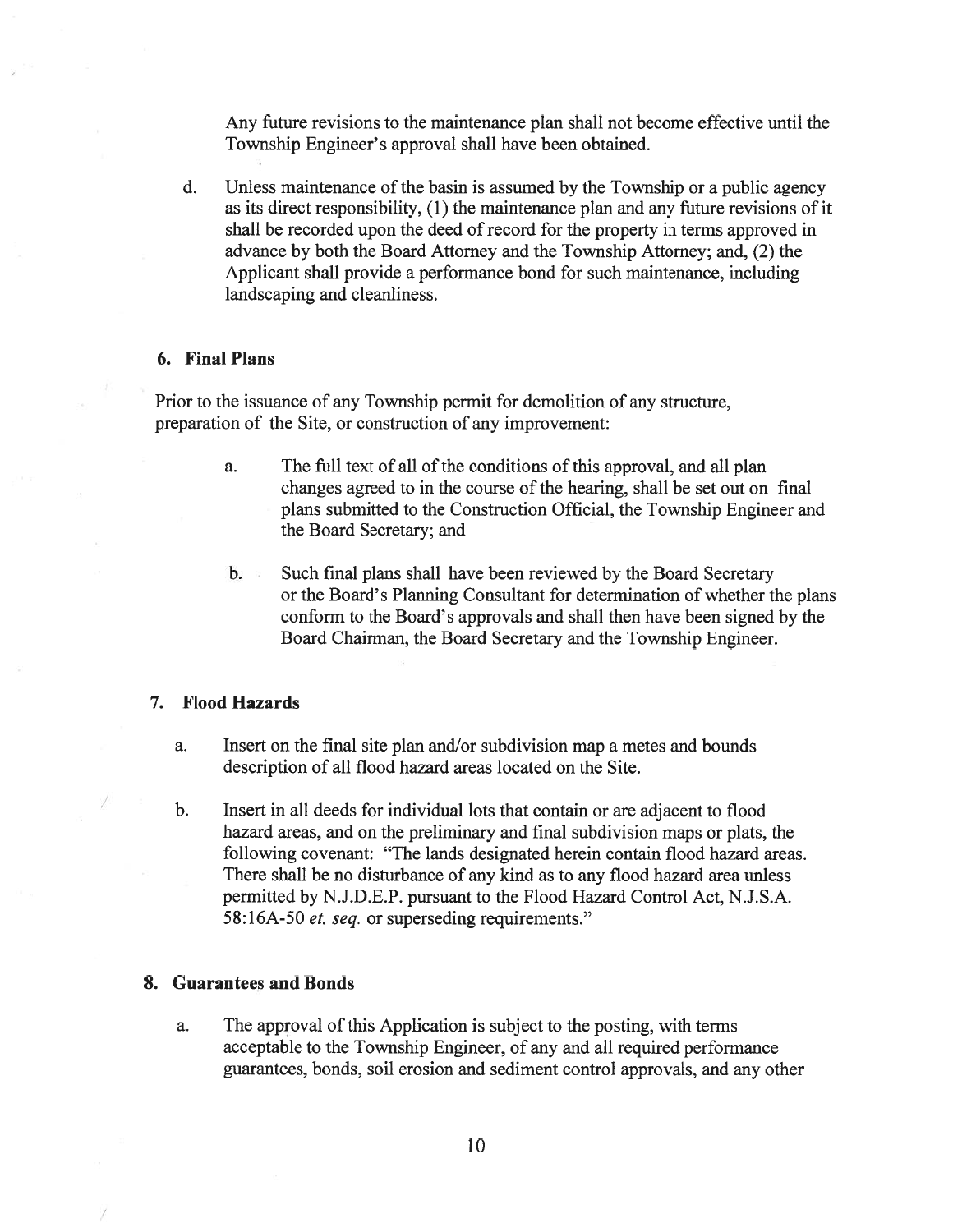requirements of Township ordinances prior to the issuance of any permits for commencement of site preparation or construction.

b. This approval is also conditioned upon the Applicant's providing, prior to issuance of the first Certificate of Occupancy, a performance guarantee acceptable to the Township Engineer for any aspects of the approve<sup>d</sup> landscaping or fencing that has not been completed by the time of issuance of such certificate.

### 9. Landscaping & Environmental Protection

- a. All deciduous trees planted shall have <sup>a</sup> caliper of not less than 2.5 inches measured at <sup>a</sup> height of 4.5 feet above ground level. All evergreen trees planted shall have <sup>a</sup> height of 6.0 to 8.0 feet.
- b. Street shade trees shall be <sup>p</sup>lanted as required by Township Code § 170-72 and shall not be included in the calculation of Replacement Trees required by the Trees Ordinance.
- c. Any tree or other planting installed in accordance with the plans which dies shall be replaced, within the current or next planting season, in kind and at the same size as it had reached at the time of death; excep<sup>t</sup> that if it died more than three years after planting its replacement need not be larger than the size it had reached three years after planting. The same replacement requirements shall apply to any tree or other planting installed in accordance with the plans if subsequently removed because of damage or disease.
- d. No tree existing on the Site at the time of filing of the application shall be removed unless removal is approved under the Trees Ordinance or by this Board. Every existing tree to be preserved shall be tagged and shall be shown on the Site Plan or Subdivision Plan. During site preparation and during construction, each such tree shall be protected by snow fencing or <sup>a</sup> more substantial means approved by the Construction Official. No soils, excavated materials, or any construction equipment or building materials, shall be stored or operated within <sup>a</sup> root protection zone that shall be the greater distance of (i) the crown drip line, or (ii) <sup>a</sup> distance equal to caliper multiplied by one (1) foot, (but never less than eight (8) feet from the trunk of <sup>a</sup> tree to be preserved), or anywhere else where such soil or materials can adversely affect the health of trees to be preserved. All work done within the root protection zone shall be accomplished with hand tools.
- e. The grade of land located within the root protection zone shall not be raised or lowered more than three (3) inches unless compensated for by welling or retaining wall methods; but in no event shall welling or retaining walls be installed less than eight (8) feet from the trunk of <sup>a</sup> tree.
- f. During site preparation or construction, no fuel storage, and no refueling,
	- 11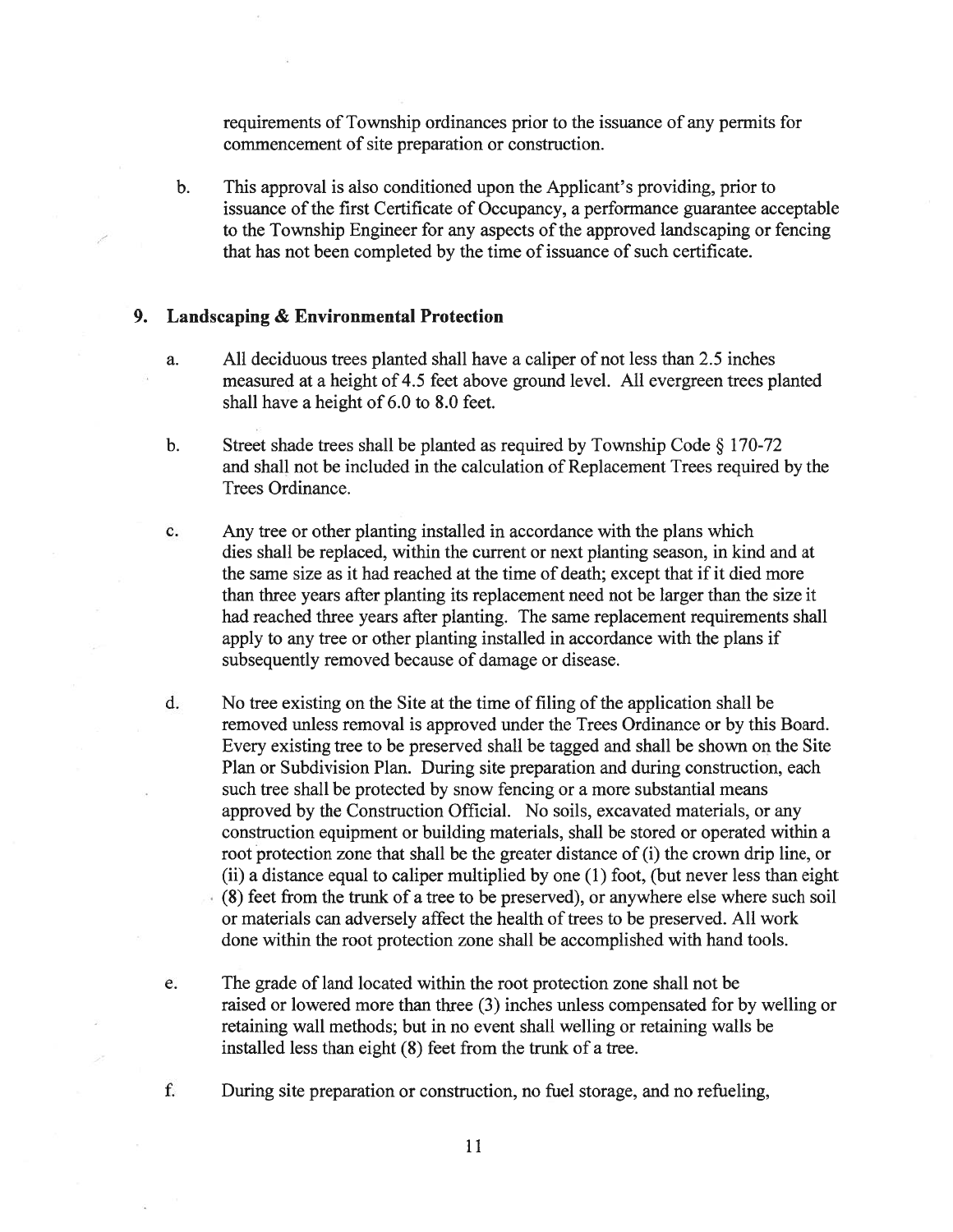maintenance, repair or washdown of construction vehicles or equipment, shall occur within fifty (50) feet of any tree to be preserved.

- g. Any provision of the Trees Ordinance, Chapter 306 of the Code of the Township of Livingston, that establishes <sup>a</sup> conflicting standard or requirement shall control.
- h. No mulch shall be placed, or allowed to accumulate, within six inches of the trunk of any tree or shrub planted on the Site in compliance with this resolution. Mulch shall not be applied, or allowed to accumulate, elsewhere within the drip line of the tree or shrub to a depth in excess of four inches.

#### 10. Noise

- a. No site preparation, demolition or construction activity shall be performed on the Site on Sundays, or before 7:30 a.m. or after 5:00 p.m. on weekdays, or before 9:00 a.m. or after 5:00 p.m. on Saturdays or federal holidays.
- b. All vehicles and motorized machinery operated on the Site shall be equipped with properly operating mufflers.
- c. No site preparation, demolition or construction activity (other than authorized blasting) shall produce, at the property line, (i) continuous airborne sound at <sup>a</sup> sound level in excess of 65 dBa, or which has an octave band sound pressure level in decibels which exceeds the standards provided in 32 N.J.R. 2230 et. seq., or (ii) impulsive sound in air which has <sup>a</sup> peak sound pressure level in excess of 80 decibels, or (iii) impulsive sound in air which repeats more than four times in any hour and has <sup>a</sup> peak sound pressure level in excess of 50 decibels.
- d. Relief from these noise conditions may be permitted, temporarily, by the Township Engineer upon his finding that <sup>a</sup> circumstance constituting an emergency exists and necessitates such permission.

### 11. Other Governmental Approvals

a. Applicant shall comply with all applicable Federal, State and local laws and regulations and obtain any other governmental approvals required for implementation of this application as approved. If any other governmental agency or authority grants <sup>a</sup> waiver of or variance from any law, rule or regulation, or imposes any condition or requirement, which affects this approva<sup>l</sup> or any of the conditions contained herein, then this Board shall have the right to review such action as it relates to this Board's approva<sup>l</sup> or conditions and to modify, amend or revoke its approval and/or conditions.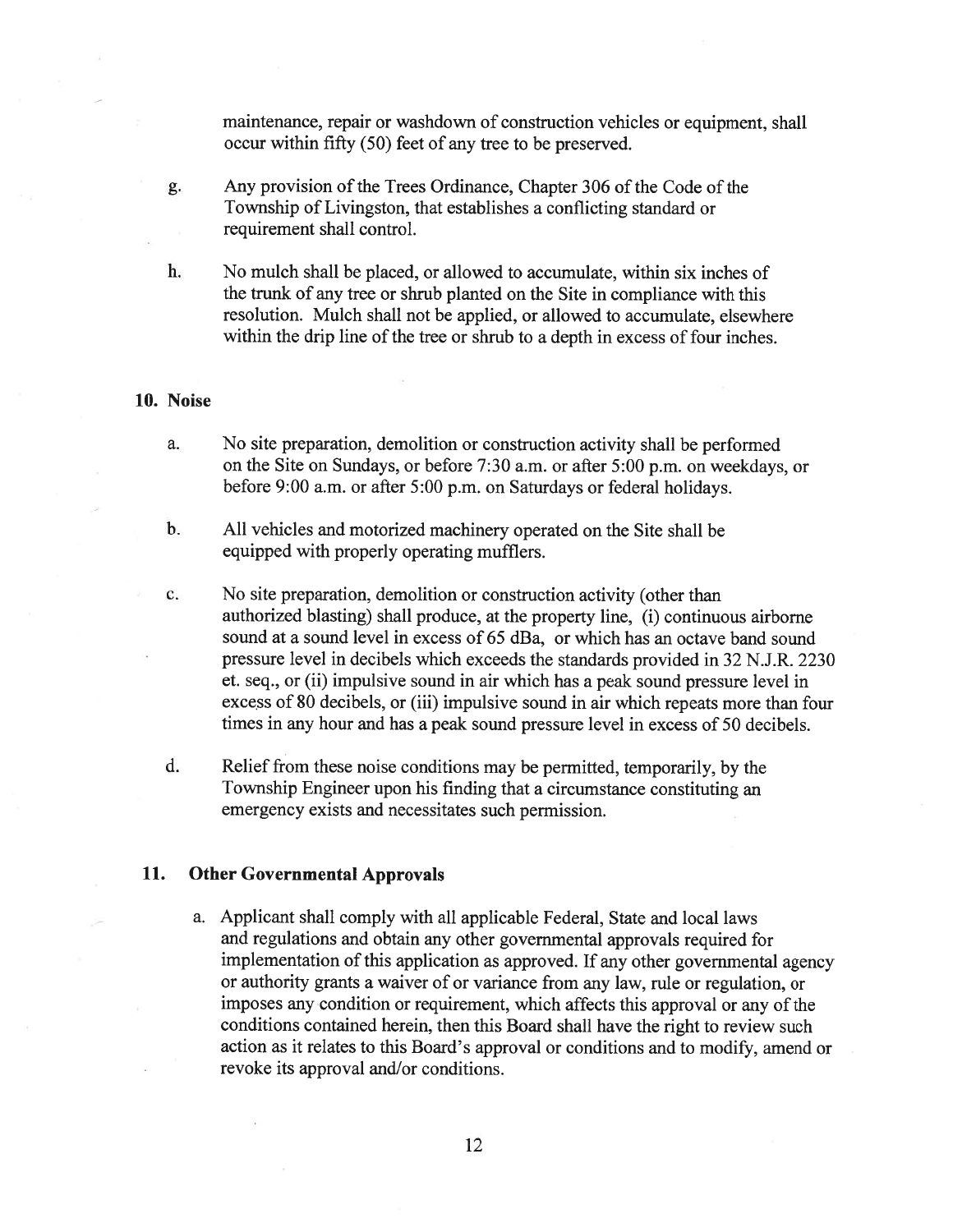b. No Township permit for demolition of any structure, or preparation of the Site or construction of any improvement shall be issued until proof of reques<sup>t</sup> for such required approvals and any action thereupon, shall have been presented to the Construction Official and the Board Secretary by the Applicant.

### 12. Paving and Sidewalks

- a. Applicant shall install the top course of street paving:
	- (1) For residential development not later than the earlier of three (3) years after the issuance of the first Certificate of Occupancy or three (3) months after fifty percen<sup>t</sup> (50%) of residential units have received Certificates of Occupancy.
	- (2) For non-residential or mixed-use development, prior to issuance of the first Certificate of Occupancy.
- b. All manholes, catch basins, and driveway curbs shall be ramped until the top course of street paving has been installed.
- c. All sidewalks shall be constructed of concrete or of non-asphalt payers and shall be not less than four feet wide in <sup>a</sup> residence district or five feet wide in the Business Improvement District. Existing sidewalks that do not meet prior Township Code requirements shall be replaced to the standard for the new sidewalks.

#### 13. Signs

The Board retains jurisdiction over any and all signs until the final Certificate of Occupancy has been issued.

### 14. Traffic and Parking Safety and Enforcement

- a. At the time of applying for <sup>a</sup> building permit the Applicant shall submit proof of having filed <sup>a</sup> written reques<sup>t</sup> pursuan<sup>t</sup> to, and in accordance with, N.J.S.A. 39:5A-1, requesting that N.J.S.A. 39:1-1 et seq. be made applicable to the roads, streets, driveways, parking areas, etc. within the Site. The Applicant shall provide proof of the governmental action on such reques<sup>t</sup> to the Construction Official prior to issuance of the final Certificate of Occupancy.
- b. Lines of sight established for entrance and exit driveways of the Site shall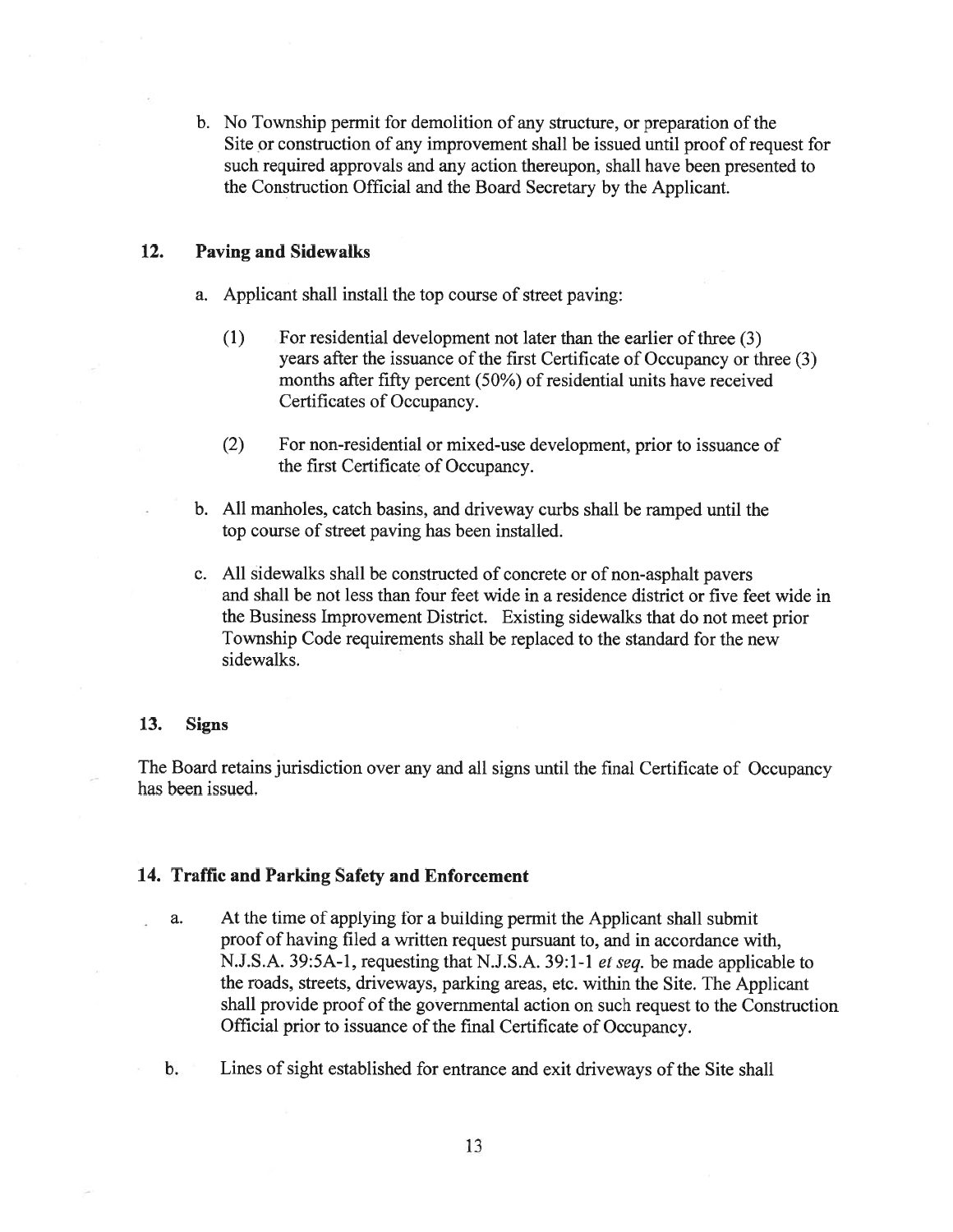be shown on the as-built site plans, and no structures, trees or plants that would interfere with such lines of sight shall be permitted at any time.

- c. All traffic and parking provisions in the approved site plans or otherwise required by the Board's resolution shall be accomplished prior to issuance of the first Certificate of Occupancy.
- d. The Applicant shall comply with State law and applicable Township ordinances regarding handicapped parking and shall maintain such spaces and all the traffic and parking signage and markings on the Site in good order and repair.

### 15. Utilities for Site Plans and Major Subdivisions

Applicant shall construct all utilities underground as required by law, and shall submit to the Engineering Department <sup>a</sup> written instrument from each serving utility evidencing full compliance with this condition and with Township Code § 170-73 .A.(17) before issuance of any Certificate of Occupancy.

#### 16. Wetlands

- a. Applicant shall insert on the final subdivision map and/or site plan <sup>a</sup> metes and bounds description of all wetlands, wetlands transition areas, and buffers on the Site.
- b. Where applicable, each deed for <sup>a</sup> lot, and the subdivision plat, shall contain the following language: "The lands designated herein contain wetlands and wetlands transition areas. There shall be no disturbance of any kind as to any wetlands or wetlands transition areas unless permitted by N.J.D.E.P. pursuan<sup>t</sup> to law, and Best Management Practices (as defined in N.J.A.C. 7:7A-1.4 or superseding requirements) for prevention or reduction of adverse impacts upon or pollution of wetlands, wetlands transition areas and buffers shall be followed at all times. This restrictive covenant shall run with the land and be binding upon the grantees, their heirs and successors and assigns."

# 17. Developer's Agreement

Prior to issuance of any permit for demolition, site preparation, or construction, the Applicant shall have entered into <sup>a</sup> Developer's Agreement negotiated with the Township Attorney in conjunction with the Township Engineer